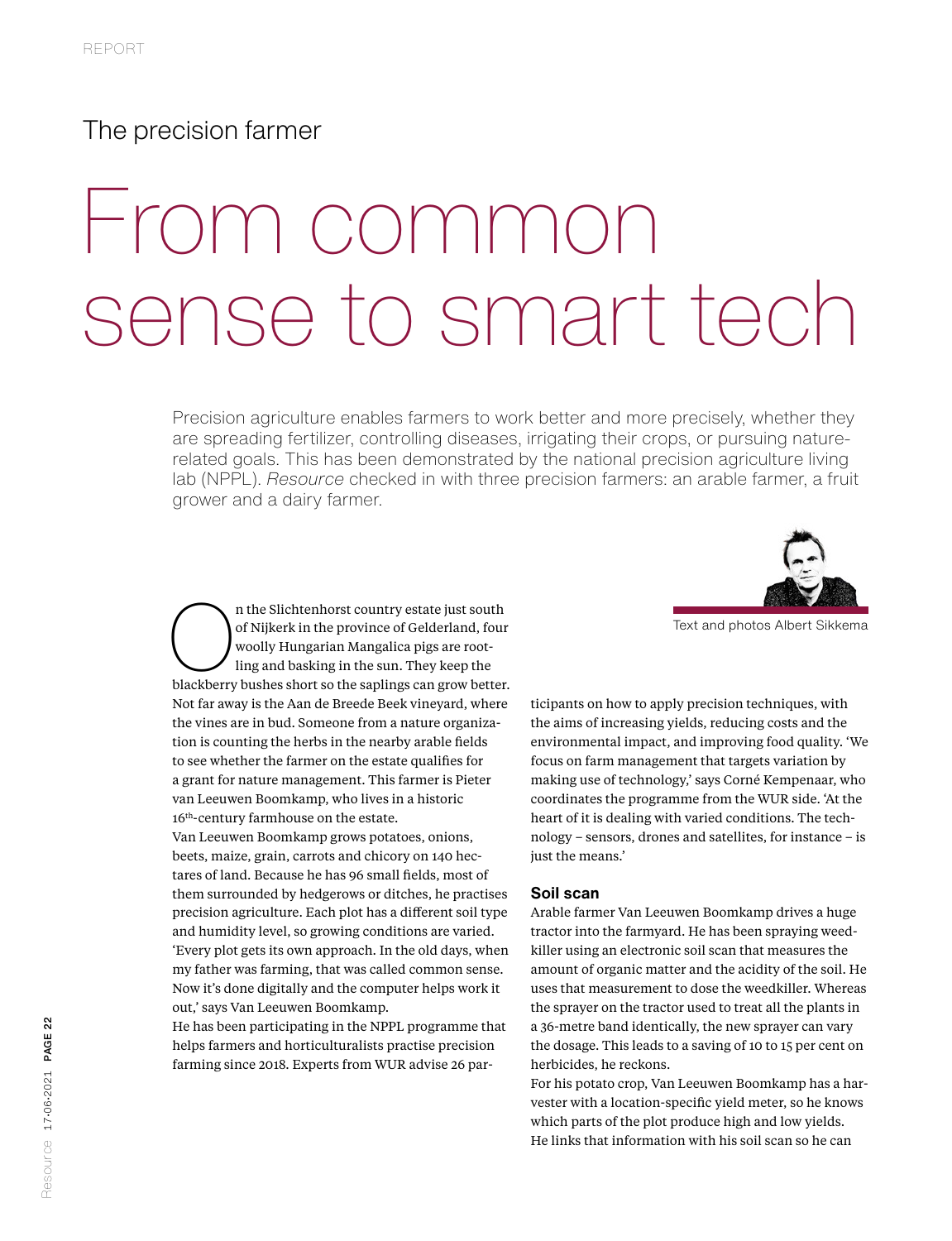'In the old days it was called common sense; now the computer helps work it out'

# 'Without my network I would have gone bust'

correlate his soil management with the yield. His aim is to have soils with plenty of organic matter that sequesters CO<sub>2</sub>. For that reason, he fertilizes the soil mainly with compost and green fertilizers and practises non-inversion tillage rather than ploughing. 'I hope I will be recompensed for this CO<sub>2</sub> storage once there is a climate policy for agriculture.'

Van Leeuwen Boomkamp also makes use of drip irrigation, known as precision irrigation. Weather stations and sensors that measure soil humidity deliver the data for customized watering, thanks to which crops suffer less drought stress in the summer and the farmer can use less water. But he does see two significant disadvantages too: it is expensive and after the harvest, the plastic hoses have to be dug up, creating a mountain of plastic waste. He is testing drip irrigation on five hectares of carrots this year. Van Leeuwen Boomkamp continuously weighs up the costs and environmental benefits of his crop-farming methods. 'If chemical and technological methods cost the same, I opt for the technological ones.' Often the techniques do not yet come ready to use, he notes. 'The nice thing about the living lab is that you can exchange knowledge in the network. I'm in a WhatsApp group, for instance, with 15 pioneering farmers.' But Van Leeuwen Boomkamp learns the most from his own network. 'I went to

> Pieter van Leeuwen Boomkamp, an arable farmer in Gelderland, with the spraying machine that can vary the quantity of weedkiller.

technical college and then worked for a farm machinery company for 10 years. I have a network of guys who know a lot about technology and electronics, and who will come over to spend an evening fixing a machine or a program that isn't working. Without that network I would have gone bust.'

## **Sprayer**

Martijn Slabbekoorn is another pioneer of precision agriculture. He runs a family farm (he is the sixth generation) that grows apples and pears in Kapelle in Zeeland. The fruit farm now covers 70 hectares divided over three locations. Slabbekoorn runs the farm with his wife and one permanent farm worker, and the additional help of a regular team of Polish migrant workers and some casual labour. At harvest time, 40 to 50 people work at Slabbekoorn Fruit.

Six years ago, Slabbekoorn asked the supplier to provide him with a sprayer with GPS that could dose each plant separately and would also record where it has sprayed. That was a new development in fruit farming. The machine manufacturer had the machine but no software; the software producer had no machine. One year later, when Slabbekoorn met a fellow fruit farmer with an IT background, the connection was made and there was a breakthrough. The result is a sprayer with

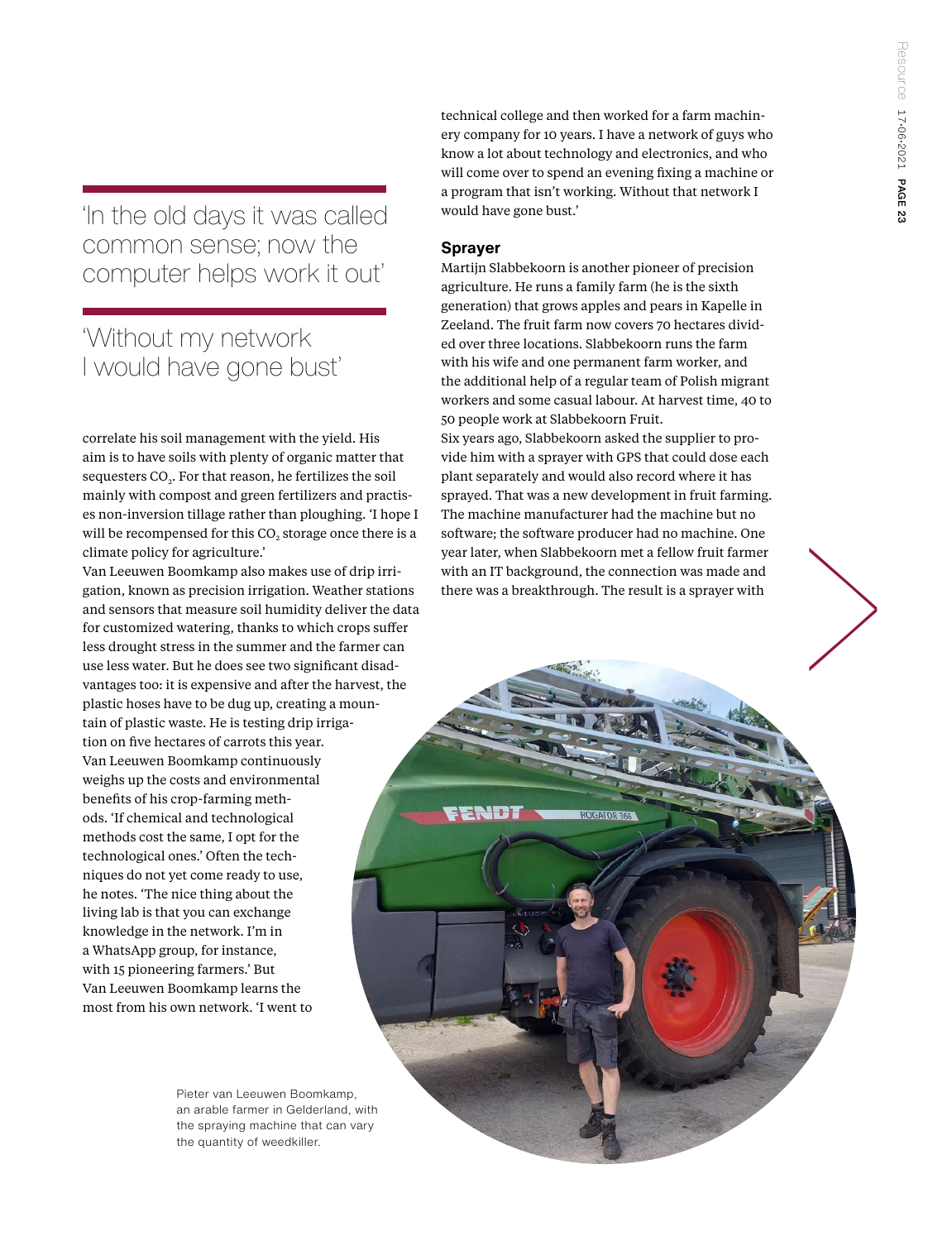nozzles that can open and shut independently of each other. The data are sent to a registration program. 'Say we see apple scab in certain rows on the farm. We can then see in our registration program what treatments those rows had and whether they were any different. That enables us to assess the effect of treatments. That internal check is the most important thing for me.' Using these precision instruments, Slabberkoorn has now discovered that he shouldn't spray his crops with insecticides after 10 o'clock in the morning. In the summer, the humidity is generally too low after 10 o'clock and the insecticides don't work well. But the precision machinery also ensures that only the leaves are sprayed, reducing the amount of liquid that gets blown away. As a result, Slabbekoorn uses less pesticide that other fruit farmers. How much the environmental is spared varies per fruit type and variety. 'GPS delivers savings of roughly five per cent. The sensor sprayers that only spray the plant produce an average saving of 50 per cent of the product when used on young trees and 10 to 20 per cent for mature trees.' Slabbekoorn had three diseases and pests to contend with. Firstly, scab, a fungal disease that spreads through the air, so the entire plot has to be sprayed for it. In this case it is the sensor sprayer that makes savings. Secondly, aphids, which he combats with insecticides. He used to spray with broad spectrum insecticides, but these killed off useful insects as well. So he now uses selective agents as part of an Integrated

Pest Management approach in which he also uses biological agents. Using biological agents alone wouldn't work, says Slabbekoorn.

### **Drone**

And that is demonstrated by the third pest he has to deal with: the pear blossom weevil. There are still no biological or selective agents for combatting these weevils, so a strong old-fashioned insecticide is required. He now uses a drone to locate the weevils. It works like this: the weevil lays eggs in the flower

Martijn Slabbekoorn, a fruit farmer in Zeeland, with the sprayer that has nozzles that can open and shut independently, and that collects data about the crops. buds and the larvae eat the buds, so there is no blossom. The drones sees the places in the orchard with less blossom, and that is where it needs to spray. Which can only be done after harvest.

Like Van Leeuwen Boomkamp, Slabbekoorn doesn't see precision agriculture as something new. 'In the old days, a fruit farmer would walk through his orchard, and he knew exactly what was going on in it. Nowadays, thanks to upscaling, you don't have that overview anymore. And the workers don't have that knowledge or interest. Precision agriculture gives you back that watchful eye and the overview.'

#### **Grassland**

Precision agriculture can be used when growing grass as well as potatoes and apples. Proof of that is provided by Gerard Uijterlinde and his wife Els Uijterlinde-Mentink, who run a farm called Erve Mentink near Oldenzaal. They have 200 cows and 80 hectares of land in the rolling Twente countryside, 300 metres from the nearest road. Most of their cows are in the barn. In summer they only go outside at night, says Gerard Uijterlinde, when it's not too hot. When the cows step outside, they find themselves in a large meadow with 13 clearly separated strips of grassland. Gerard and Els Uijterlinde are experimenting with precision agriculture here. On some of the strips is herb-rich grassland, while uniform English rye grass grows on others. The farmers are testing to see which plot of herb-rich grassland performs the best. They are